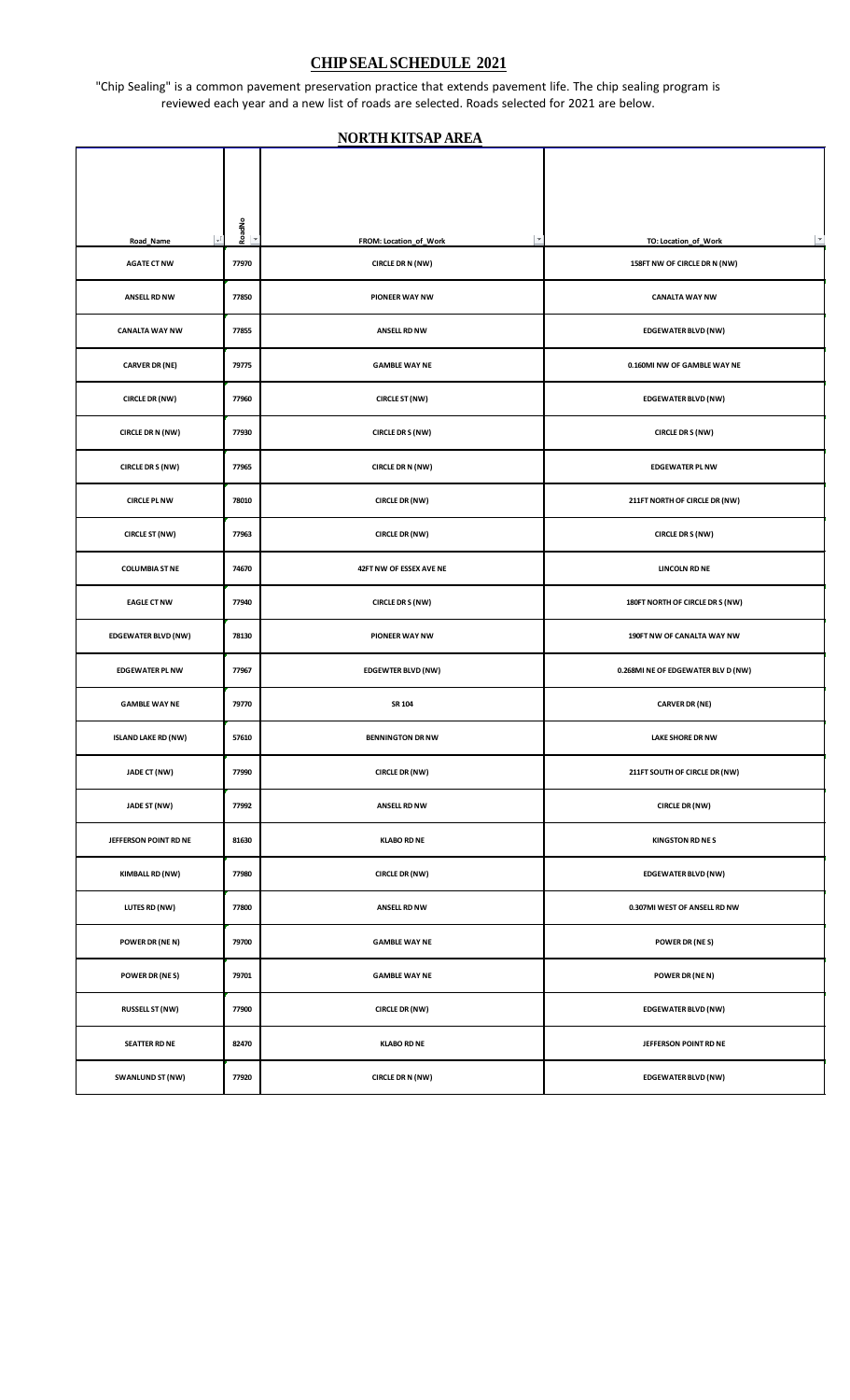| $\mathcal{F}$<br>Road_Name   | RoadNo<br>l v | FROM: Location_of_Work<br>$\overline{\phantom{a}}$ | $\overline{\phantom{a}}$<br>TO: Location_of_Work |
|------------------------------|---------------|----------------------------------------------------|--------------------------------------------------|
| <b>APACHE PL NE</b>          | 54910         | <b>CANOE TRAIL (NE)</b>                            | <b>END OF MAINTENANCE</b>                        |
| <b>BAHIA VISTA DR (NE)</b>   | 52690         | SYLVAN WAY NE                                      | 0.530MI EAST OF SYLVAN WAY (NE)                  |
| BELFAIR VALLEY RD W          | 10609         | 370FT EAST OF UNION RIVER BRIDGE                   | to 0.131MI SW OF MC KENNA FALLS RD W             |
| <b>BIG BEEF CROSSING NW</b>  | 12780         | <b>REDWING TRAIL NW</b>                            | 211FT NORTH OF REDWING TRAIL NW                  |
| <b>BOOTLEG HILL PL NE</b>    | 52460         | SYLVAN WAY NE                                      | 0.210MI SOUTH OF SYLVAN WAY NE                   |
| <b>BOUNDARY TRAIL (NW)</b>   | 12769         | HOLLY RD (NW)                                      | <b>REDWIND TRAIL NW</b>                          |
| <b>CAMP LN NW</b>            | 10730         | HOLLY RD (NW)                                      | <b>END OF MAINTENANCE</b>                        |
| <b>CANOE TRAIL (NE)</b>      | 54900         | <b>ILLAHEE RD NE</b>                               | <b>NAVAJO TRAIL NE</b>                           |
| <b>CANVASBACK CT (NW)</b>    | 12015         | <b>OTTER RUN NW</b>                                | 0.150MI EAST OF OTTER RUN NW                     |
| <b>CANYON TRAIL (NW)</b>     | 12782         | <b>BIG BEEF CROSSING NW</b>                        | 0.190MI SE OF BIG BEEF CROSSING NW               |
| <b>CLOGSTON AVE NE</b>       | 53810         | <b>ROSWELL DR (NE)</b>                             | <b>NORMANDY DR (NE)</b>                          |
| <b>DAWN RD NE</b>            | 55740         | SR 303                                             | 0.220MI WEST OF SR 303                           |
| <b>DIAGONAL DRW</b>          | 12020         | <b>LAKE SHORE DR W</b>                             | <b>MISSION RD (NORTH) W</b>                      |
| <b>DISCOVERY RIDGE CT NW</b> | 19804         | <b>DICKEY RD NW</b>                                | 486FT EAST OF WHISPER ST NW                      |
| <b>DREAM CT NW</b>           | 19808         | <b>DISCOVERY RIDGE CT NW</b>                       | 232FT EAST OF ENCHANTMENT AVE NW                 |
| <b>ECHO DR NE</b>            | 56360         | SR 303                                             | to 0.246MI WEST OF SR 303                        |
| <b>ENCHANTMENT AVE NW</b>    | 19809         | <b>DISCOVERY RIDGE CT NW</b>                       | <b>DICKEY RD NW</b>                              |
| FERNWOOD CT NE               | 52300         | TRENTON AVE NE                                     | 0.160MI EAST OF TRENTON AVE NE                   |
| <b>FISCHER PL (NE)</b>       | 54772         | <b>FISCHER PRK AVE NE</b>                          | 264FT SE OF FISCHER PRK AVE NE                   |
| <b>FISCHER PRK AVE NE</b>    | 54770         | <b>ILLAHEE RD NE</b>                               | 0.100MI SW OF FISCHER PL NE                      |
| <b>HYLEN AVE NE</b>          | 55670         | <b>FRANKLIN AVE NE</b>                             | <b>VENA AVE NE</b>                               |
| <b>ISLAND DRW</b>            | 12310         | <b>KINGSWAY W</b>                                  | 370FT NE OF KINGSWAY W                           |
| <b>KINGSWAY W</b>            | 12250         | TAHUYEH LAKE RD NW                                 | <b>RIVERVIEW DRW</b>                             |
| <b>KLAHANIE PL NW</b>        | 12804         | TAHUYEH LAKE DR NW                                 | 0.160MI EAST OF TAHUYEH LAKE RD NW               |
| <b>LAKE SHORE DR W</b>       | 12050         | SOUTHERN DEAD END                                  | 79FT SE OF DIAGONAL DR W                         |
| <b>LONGHORN DR NW</b>        | 12779         | HOLLY RD (NW)                                      | <b>REDWIND TRAIL NW</b>                          |
| <b>MISSION RD (NORTH) W</b>  | 11920         | <b>TIGER MISSION RD W</b>                          | <b>RIDGECREST DRW</b>                            |
|                              |               |                                                    |                                                  |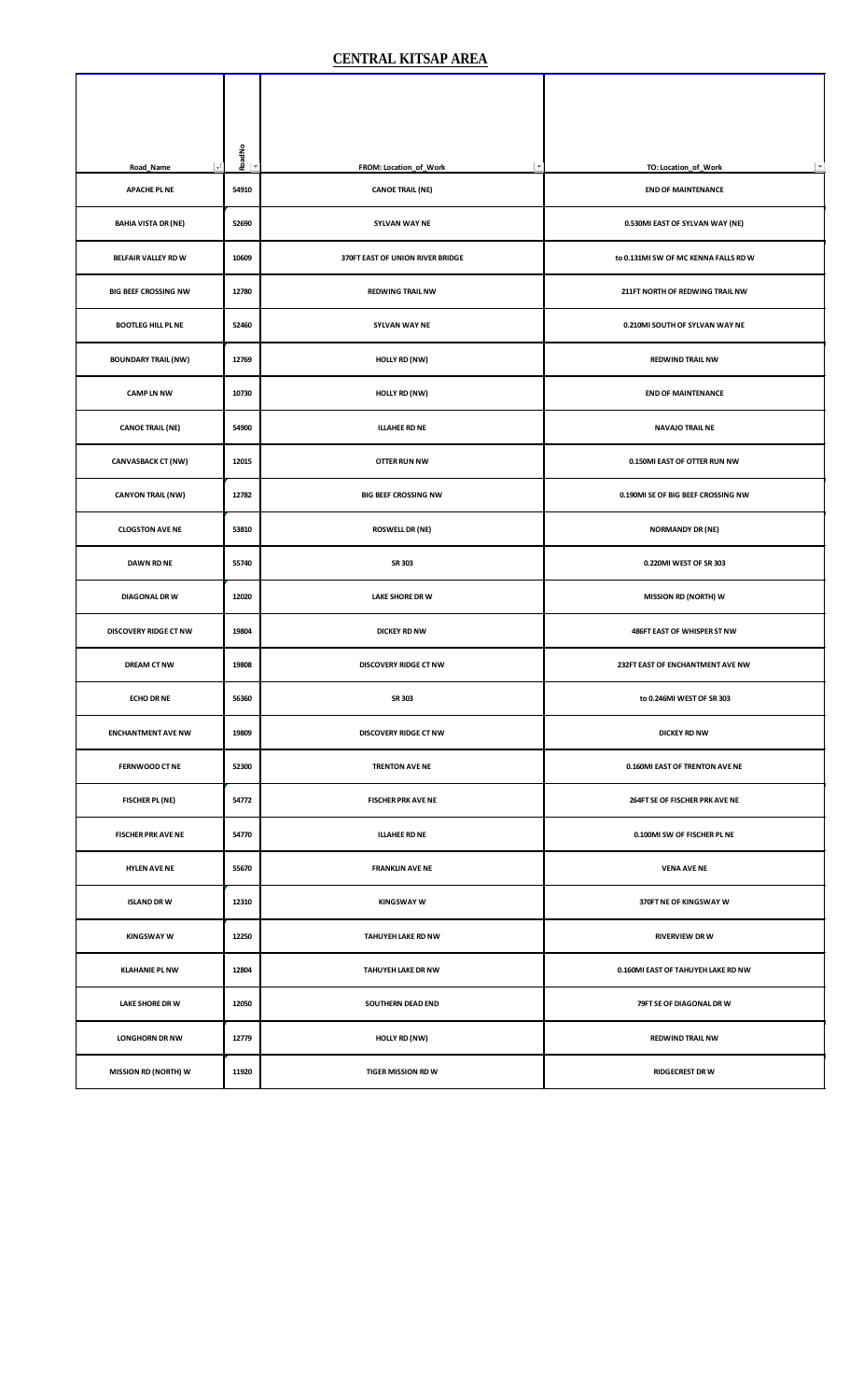| $\mathcal{A}$<br>Road_Name  | RoadNo | FROM: Location_of_Work                           | $\overline{\phantom{a}}$<br>TO: Location_of_Work |
|-----------------------------|--------|--------------------------------------------------|--------------------------------------------------|
| <b>MYSTIC CT NW</b>         | 19811  | DISCOVERY RIDGE CT NW                            | 354FT NORTH OF DISCOVERY RIDGE CT NW             |
| <b>NAVAJO TRAIL NE</b>      | 54930  | <b>CANOE TRAIL (NE)</b>                          | 433FT SOUTH OF CANOE TRAIL (NE)                  |
| <b>NORMANDY DR (NE)</b>     | 53820  | <b>PINE RD NE</b>                                | 317FT EAST OF CLOGSTON AVE NE                    |
| <b>OTTER RUN NW</b>         | 12016  | HOLLY RD (NW)                                    | 327FT NORTH OF CANVASBACK CT (NW)                |
| PANTHER LAKE RD W           | 11870  | <b>MASON COUNTY LINE</b>                         | <b>BEAR CRK RD (MASON CO)</b>                    |
| PAPOOSE PL (NE)             | 54940  | <b>NAVAJO TRAIL NE</b>                           | <b>END OF MAINTENANCE</b>                        |
| <b>REDWING TRAIL NW</b>     | 12770  | <b>OVERLAND TRAIL (NW</b>                        | <b>BOUNDARY TRAIL NW</b>                         |
| RHODODENDRON CT (NW)        | 12252  | <b>TAHUYEH DR NW</b>                             | 158FT WEST OF TAHUYEH DR NW                      |
| <b>RHODODENDRON DR (NW)</b> | 12253  | <b>TAHUYEH DR NW</b>                             | 380FT EAST OF TAHUYEH DR NW                      |
| RHODODENDRON WY NW          | 12470  | RHODODENDRON WY NW                               | 422FT SW OF RHODODENDRON DR (NW)                 |
| <b>RIDGECREST DR W</b>      | 11915  | <b>MISSION RD (NORTH) W</b>                      | 0.170MI NORTH OF MISSION RD (NORTH) W            |
| <b>RIVERVIEW DRW</b>        | 12170  | <b>KINGSWAY W</b>                                | 0.120MI SOUTH OF KINGSWAY W                      |
| <b>ROSEWELL DR (NE)</b>     | 53800  | PINE RD NE                                       | 0.270MI EAST OF GLOGSTONE AVE NE                 |
| <b>SEABECK HIGHWAY NW</b>   | 11709  | <b>NEWBERRY HILL RD (NW)</b>                     | <b>QUIET WATERS WAY (NW)</b>                     |
| <b>SEABECK HIGHWAY NW</b>   | 11709  | <b>QUIET WATERS WAY (NW)</b>                     | <b>SEABECK HOLLY RD NW</b>                       |
| SEABECK-HOLLY RD NW         | 11300  | 216FT SW OF ANDERSON CRK BRIDGE                  | ALLAN KING RD W                                  |
| <b>SHORTHORN DR (NW)</b>    | 12778  | <b>LONGHORN DR NW</b>                            | 401FT WEST OF LONGHORN DR NW                     |
| SPINNAKER BLVD NW           | 56730  | <b>BUCKLIN HILL RD NW</b>                        | <b>BUCKLIN HILL RD NW</b>                        |
| STEELHEAD NW                | 12768  | <b>BIG BEEF CROSSING NW</b>                      | 475FT SE OF BIG BEEF CROSSING NW                 |
| TAHUYEH CT (W)              | 12254  | <b>TAHUYEH DR W</b>                              | 169FT WEST OF TAHUYEH DR W                       |
| <b>TEPEE CIR NE</b>         | 54935  | <b>NAVAJO TRAIL NE</b>                           | 343FT NORTH OF NAVAJO TRAIL NE                   |
| THAT-A-WAY (NW)             | 12762  | <b>LONGHORN DR NW</b>                            | THIS-A-WAY NW                                    |
| <b>TIGER MISSION RD W</b>   | 11910  | <b>COUNTY LINE (MASON)</b>                       | <b>MISSION RD (NORTH) W</b>                      |
| <b>TOTEM PL (NE)</b>        | 54905  | <b>NAJAVO TRAIL NE</b>                           | 0.121MI NORTH OF NAVAJO TRAIL NE                 |
| TRACYTON BEACH RD NW        | 50509  | <b>RIDDELL RD (NW)</b>                           | 0.142MI SW OF HERITAGE LN (NW) [HFST MATCHLINE]  |
| TRACYTON BEACH RD NW        | 50509  | 301FT NW OF 31ST ST (NE) [ BREMERTON ANNEX LINE] | <b>BREMERTON CITY LIMITS</b>                     |
| TRACYTON BLVD NW            | 55275  | <b>ALLENS CORNER NW</b>                          | <b>FAIRGROUNDS RD (NW)</b>                       |
| <b>VENA AVE NE</b>          | 55700  | SR 303                                           | 0.101MI WEST OF HYLEN AVE NE                     |
| <b>WHISPER DR NW</b>        | 12802  | HOLLY RD (NW)                                    | HOLLY RD (NW)                                    |
| <b>WINTERS RD (NE)</b>      | 56500  | SR 303                                           | <b>DIANE CT NE</b>                               |